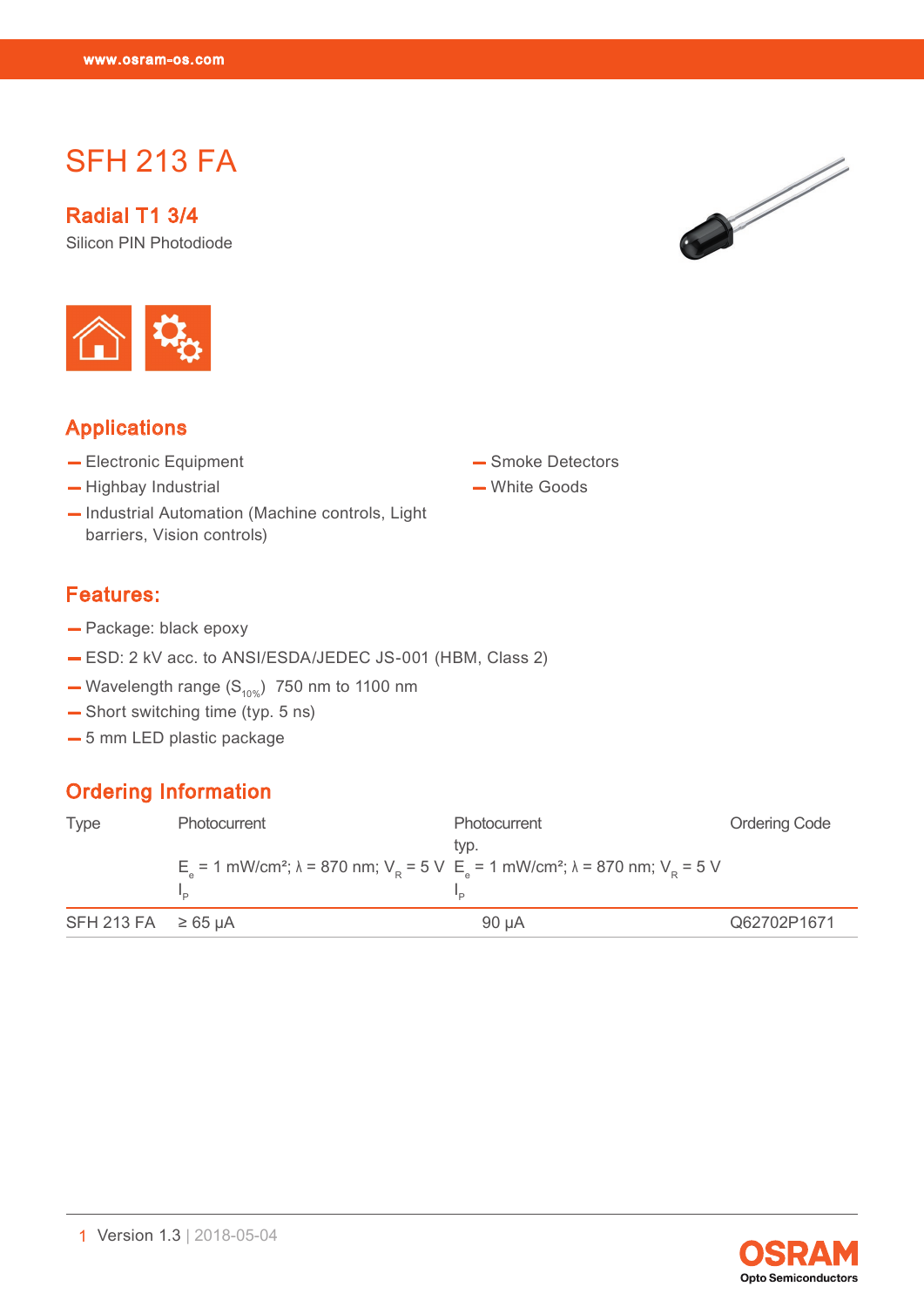# Maximum Ratings

| $T_{0}$ = 25 °C                                                               |                           |              |                    |
|-------------------------------------------------------------------------------|---------------------------|--------------|--------------------|
| Parameter                                                                     | Symbol                    |              | Values             |
| <b>Operating Temperature</b>                                                  | $T_{op}$                  | min.<br>max. | $-40$ °C<br>100 °C |
| Storage temperature                                                           | $\mathsf{T}_{\text{stg}}$ | min.<br>max. | $-40$ °C<br>100 °C |
| Reverse voltage                                                               | $V_R$                     | max.         | 20 V               |
| Reverse voltage<br>$t \leq 2$ min                                             | $V_R$                     | max.         | 50 V               |
| Total power dissipation                                                       | $P_{\text{tot}}$          | max.         | 150 mW             |
| <b>ESD withstand voltage</b><br>acc. to ANSI/ESDA/JEDEC JS-001 (HBM, Class 2) | $V_{ESD}$                 |              | $2$ kV             |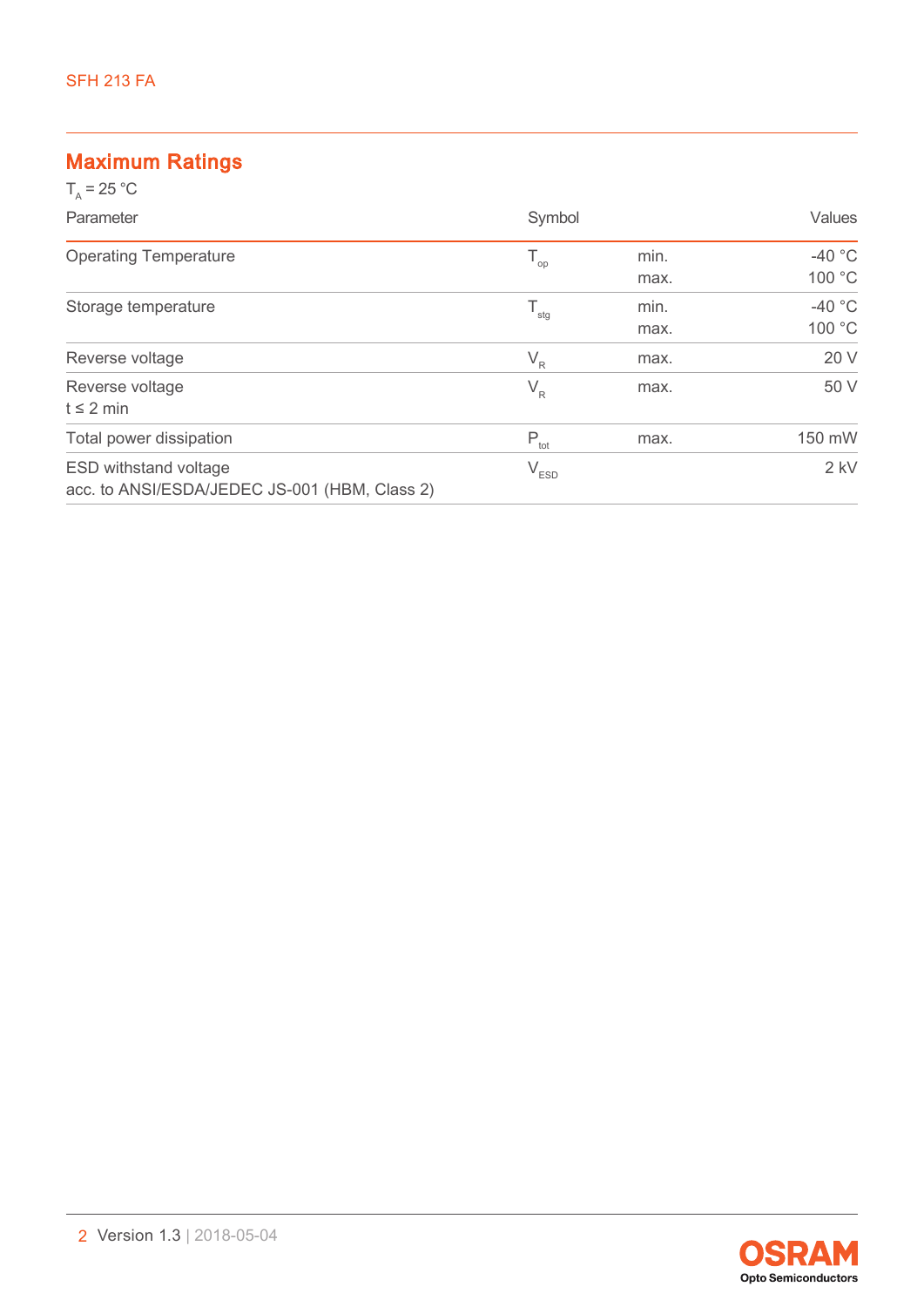# **Characteristics**

| $T_A = 25 °C$                                                                |                          |              |                               |
|------------------------------------------------------------------------------|--------------------------|--------------|-------------------------------|
| Parameter                                                                    | Symbol                   |              | Values                        |
| Wavelength of max sensitivity                                                | $\lambda_{\text{S max}}$ | typ.         | 900 nm                        |
| Spectral range of sensitivity                                                | $\lambda_{10\%}$         | typ.         | 750  1100<br>nm               |
| Radiant sensitive area                                                       | A                        | typ.         | $1.00$ mm <sup>2</sup>        |
| Dimensions of active chip area                                               | L x W                    | typ.         | $1 \times 1$<br>mm x mm       |
| Half angle                                                                   | φ                        | typ.         | $10^{\circ}$                  |
| Dark current<br>$V_R$ = 20 V                                                 | $I_R$                    | typ.<br>max. | 1 nA<br>5 nA                  |
| Spectral sensitivity of the chip<br>$\lambda = 870$ nm                       | $S_{\lambda}$            | typ.         | 0.65 A/W                      |
| Quantum yield of the chip<br>$\lambda = 870$ nm                              | η                        | typ.         | 0.93 Electrons<br>/ Photon    |
| Open-circuit voltage<br>$E_a = 0.5$ mW/cm <sup>2</sup> ; $\lambda = 870$ nm  | $V_{o}$                  | min.<br>typ. | 300 mV<br>380 mV              |
| Short-circuit current<br>$E_e = 0.5$ mW/cm <sup>2</sup> ; $\lambda = 870$ nm | $I_{SC}$                 | typ.         | 42 µA                         |
| Rise time<br>$V_R$ = 20 V; R <sub>i</sub> = 50 Ω; λ = 850 nm                 | $t_{\rm r}$              | typ.         | $0.005 \,\mu s$               |
| Fall time<br>$V_R$ = 20 V; R <sub>L</sub> = 50 Ω; λ = 850 nm                 | t,                       | typ.         | $0.005 \,\mu s$               |
| Forward voltage<br>$I_{E}$ = 100 mA; E = 0                                   | $V_F$                    | typ.         | 1.3V                          |
| Capacitance<br>$V_{\rm p} = 0$ V; f = 1 MHz; E = 0                           | $C_{0}$                  | typ.         | 11 pF                         |
| Temperature coefficient of voltage                                           | $TC_{\vee}$              | typ.         | $-2.6$ mV / K                 |
| Temperature coefficient of short-circuit current<br>$\lambda = 870$ nm       | TC <sub>1</sub>          | typ.         | $0.1 \% / K$                  |
| Noise equivalent power<br>$V_R$ = 20 V; $\lambda$ = 870 nm                   | <b>NEP</b>               | typ.         | 0.028 pW /<br>$Hz^{1/2}$      |
| <b>Detection limit</b><br>$V_p = 20 V; \lambda = 870$ nm                     | $D^*$                    | typ.         | 3.6e12 cm x<br>$Hz^{1/2} / W$ |

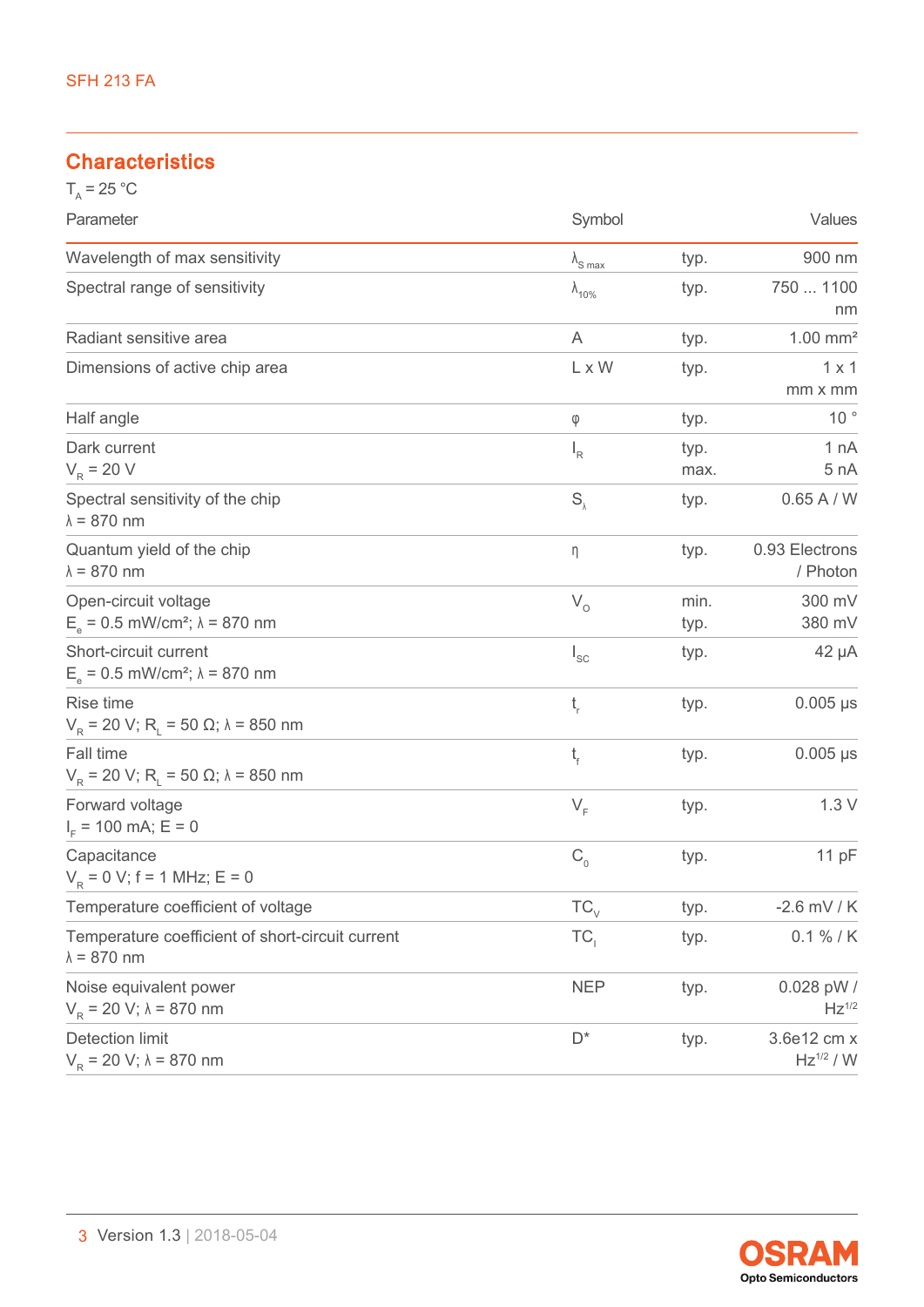# Relative Spectral Sensitivity<sup>([1\)](#page-11-0), [2\)](#page-11-1)</sup>

 $S_{rel} = f (\lambda)$ 



# Directional Characteristics<sup>[1\),](#page-11-0) [2\)](#page-11-1)</sup>

 $S_{rel} = f(\varphi)$ 



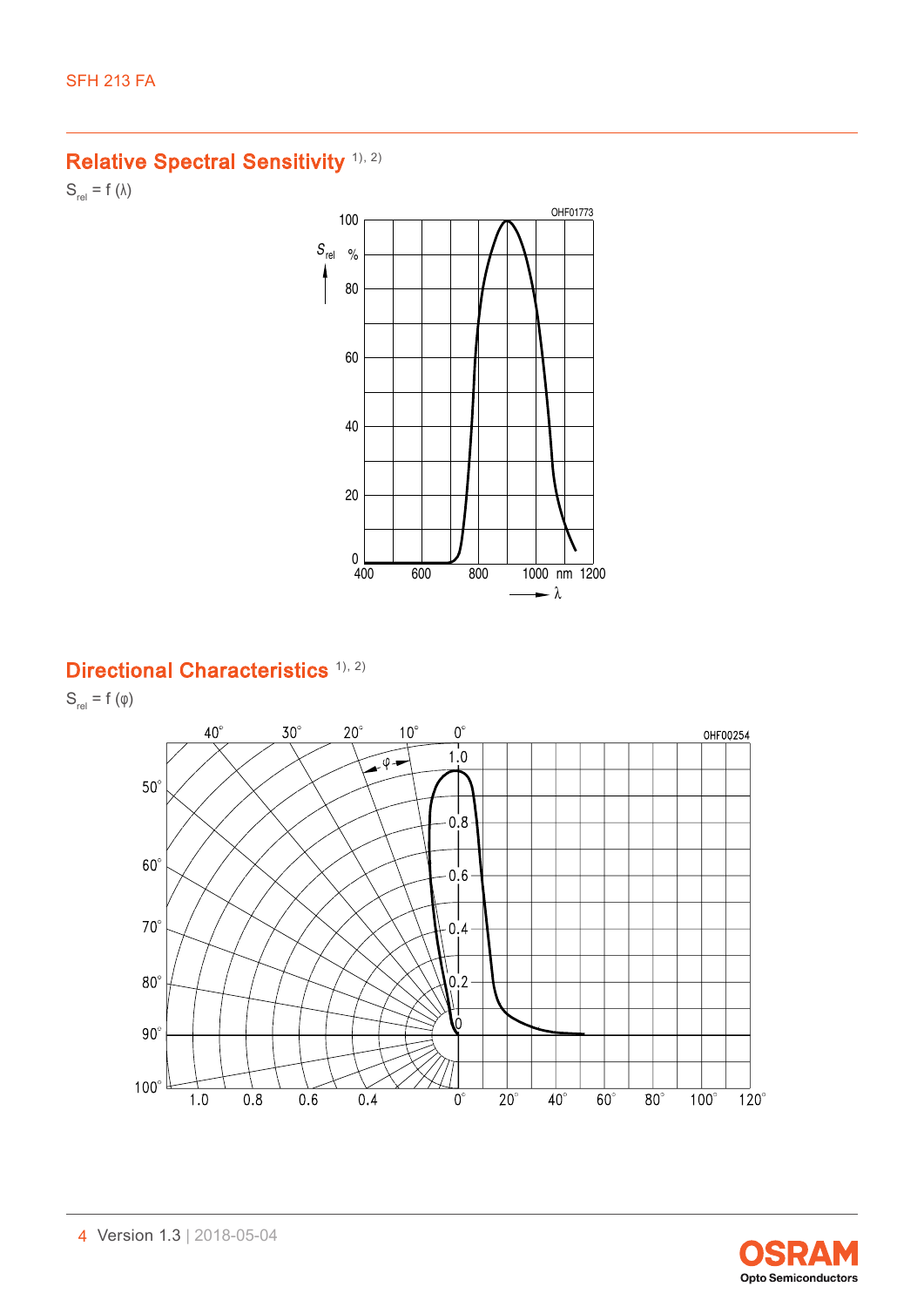### Photocurrent/Open-Circuit Voltage [1\),](#page-11-0) [2\)](#page-11-1)

# Dark Current [1\)](#page-11-0), [2\)](#page-11-1)

 $I_{\rm p}$  (V<sub>R</sub> = 5 V) / V<sub>o</sub> = f (E<sub>e</sub>)



# $I_R = f(V_R)$ ; E = 0



# Capacitance [1\)](#page-11-0), [2\)](#page-11-1)

C = f ( $V_R$ ); f = 1 MHz; E = 0;



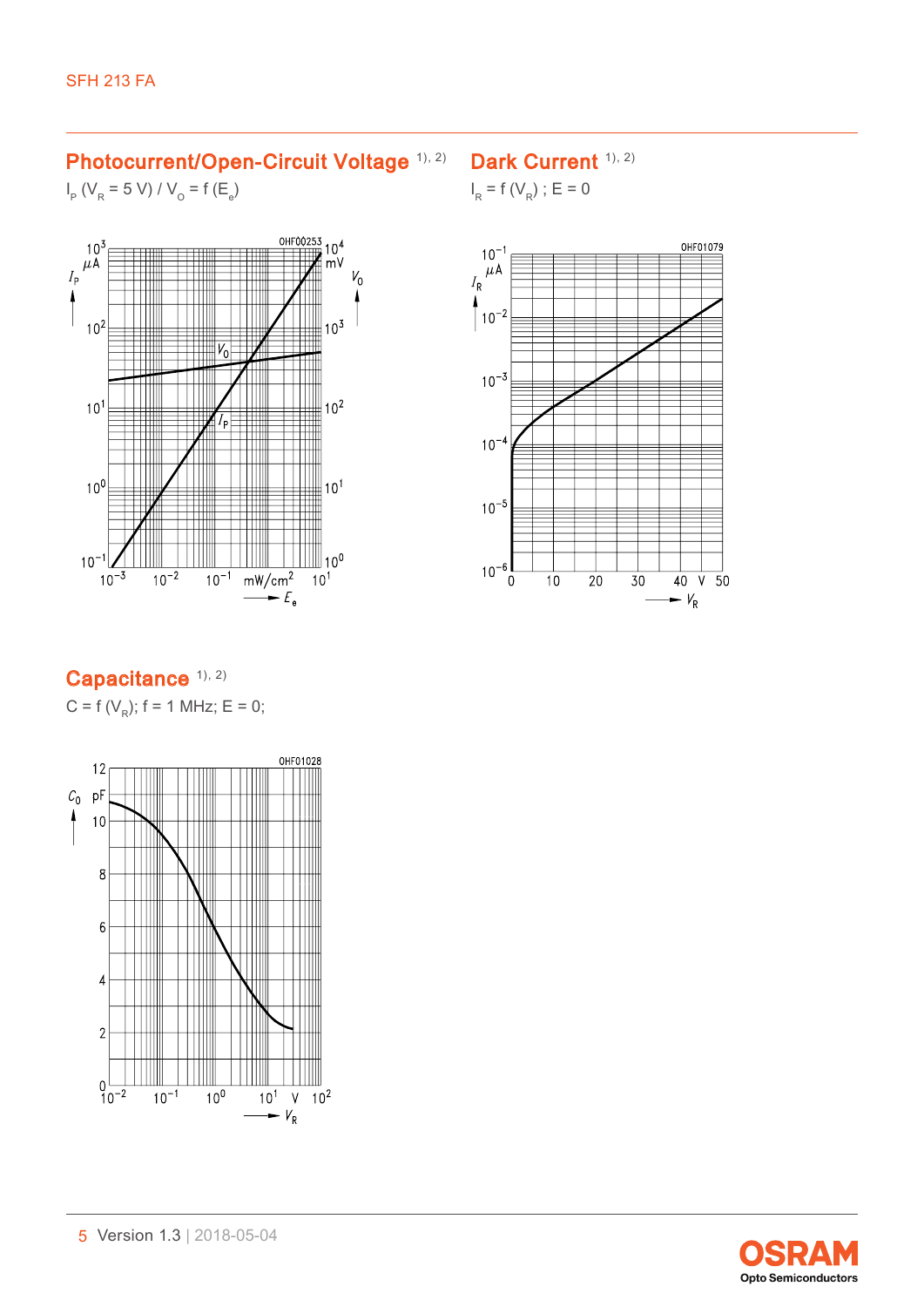# Dark Current<sup>[2\)](#page-11-1)</sup>

 $I_R$  = f (T<sub>A</sub>); E = 0; V<sub>R</sub> = 20 V



# Power Consumption

 $P_{\text{tot}} = f(T_A);$ 



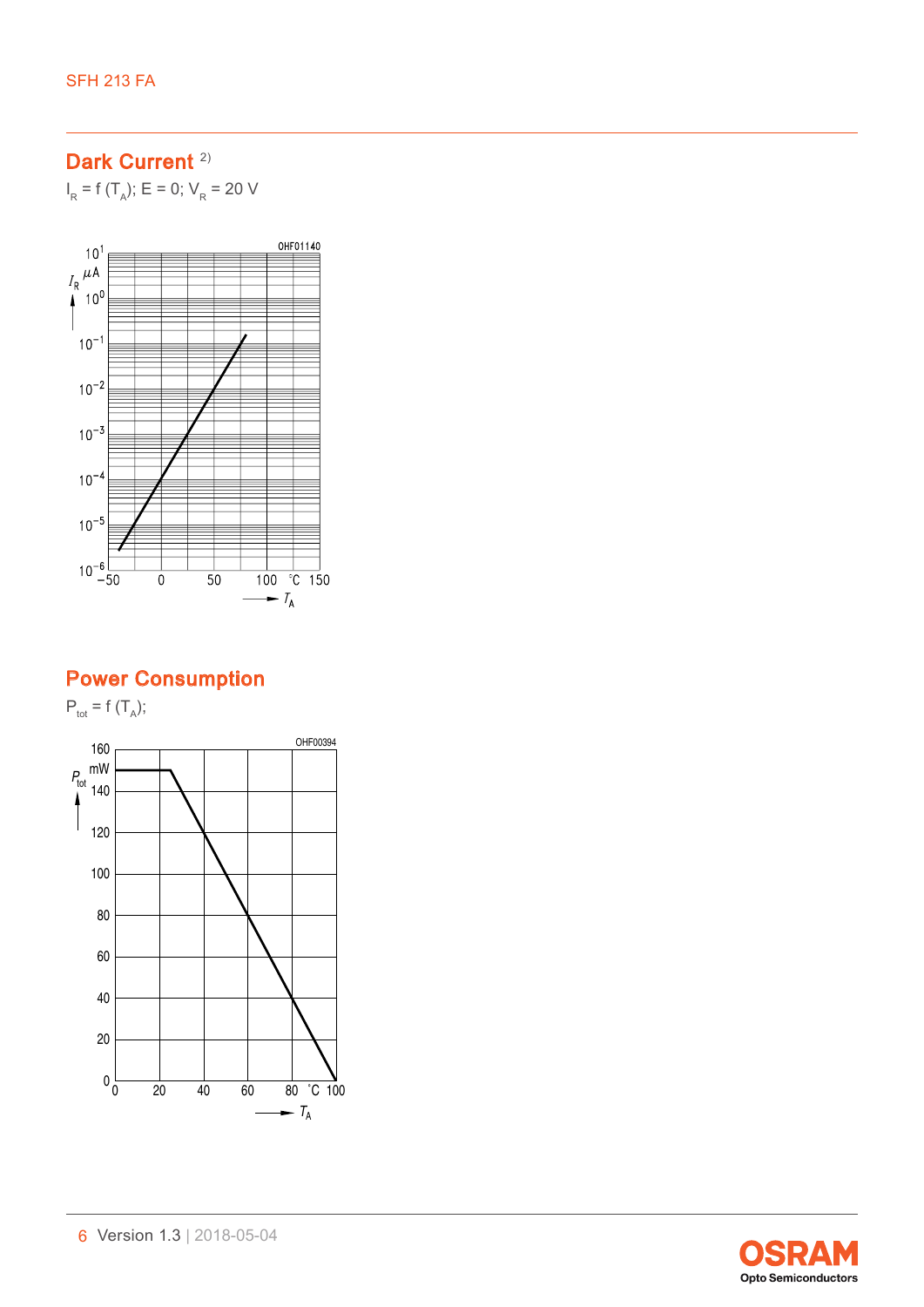# Dimensional Drawing<sup>3)</sup>



| <b>Approximate Weight:</b> | 350.0 mg |
|----------------------------|----------|
| Package marking:           | Cathode  |

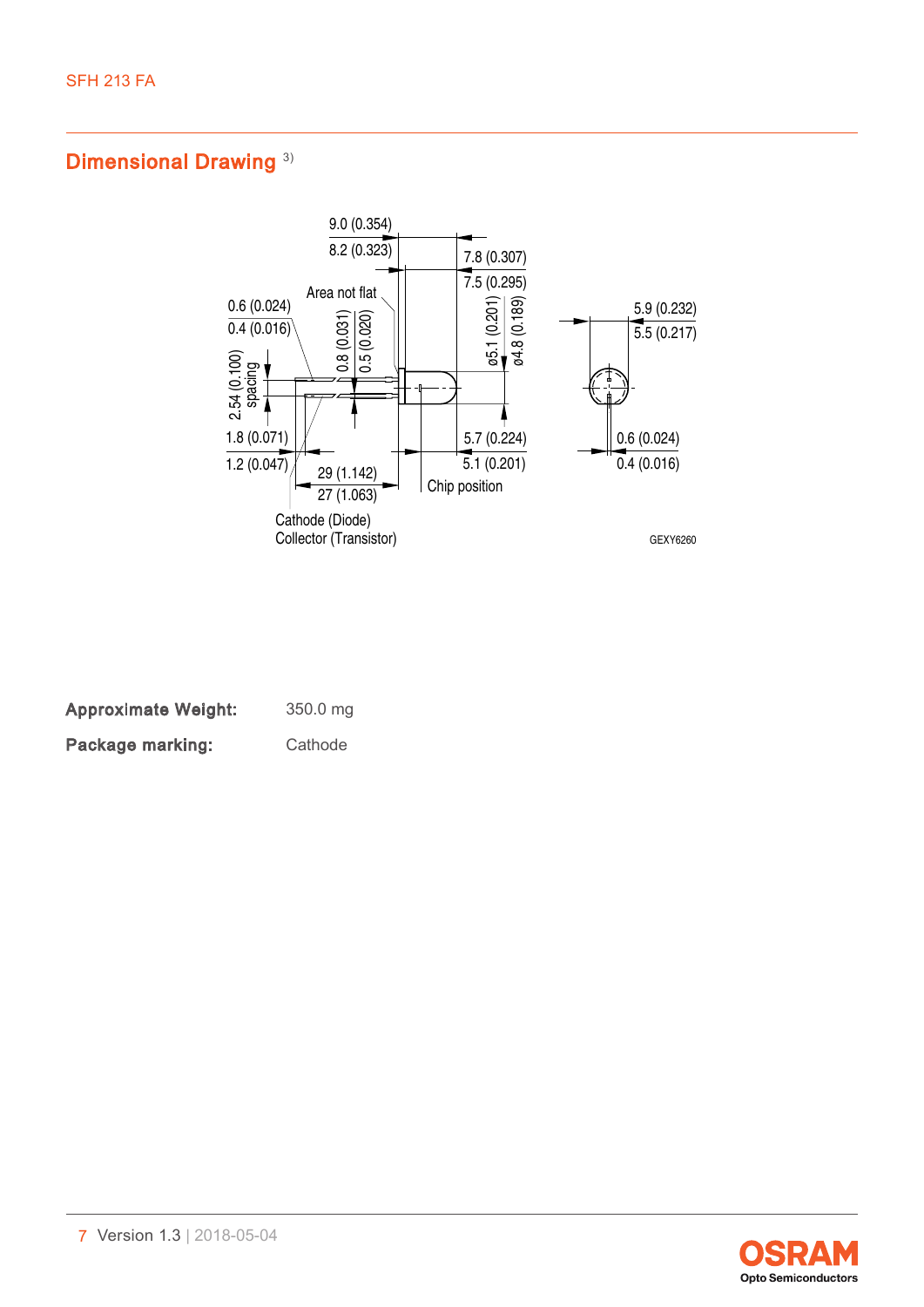# Recommended Solder Pad [3\)](#page-11-2)



Pad 1: anode

E062.3010.188-01

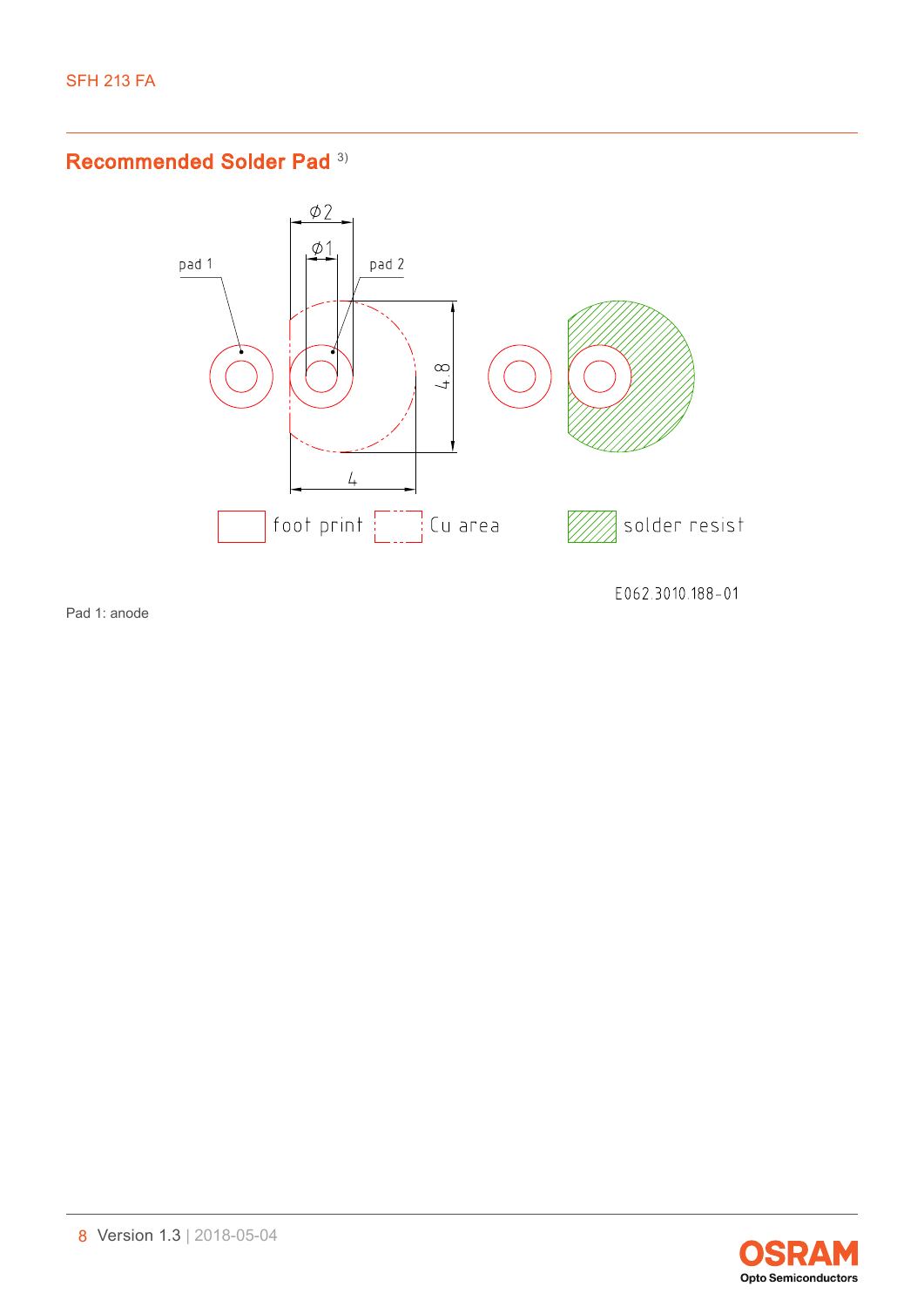TTW Soldering



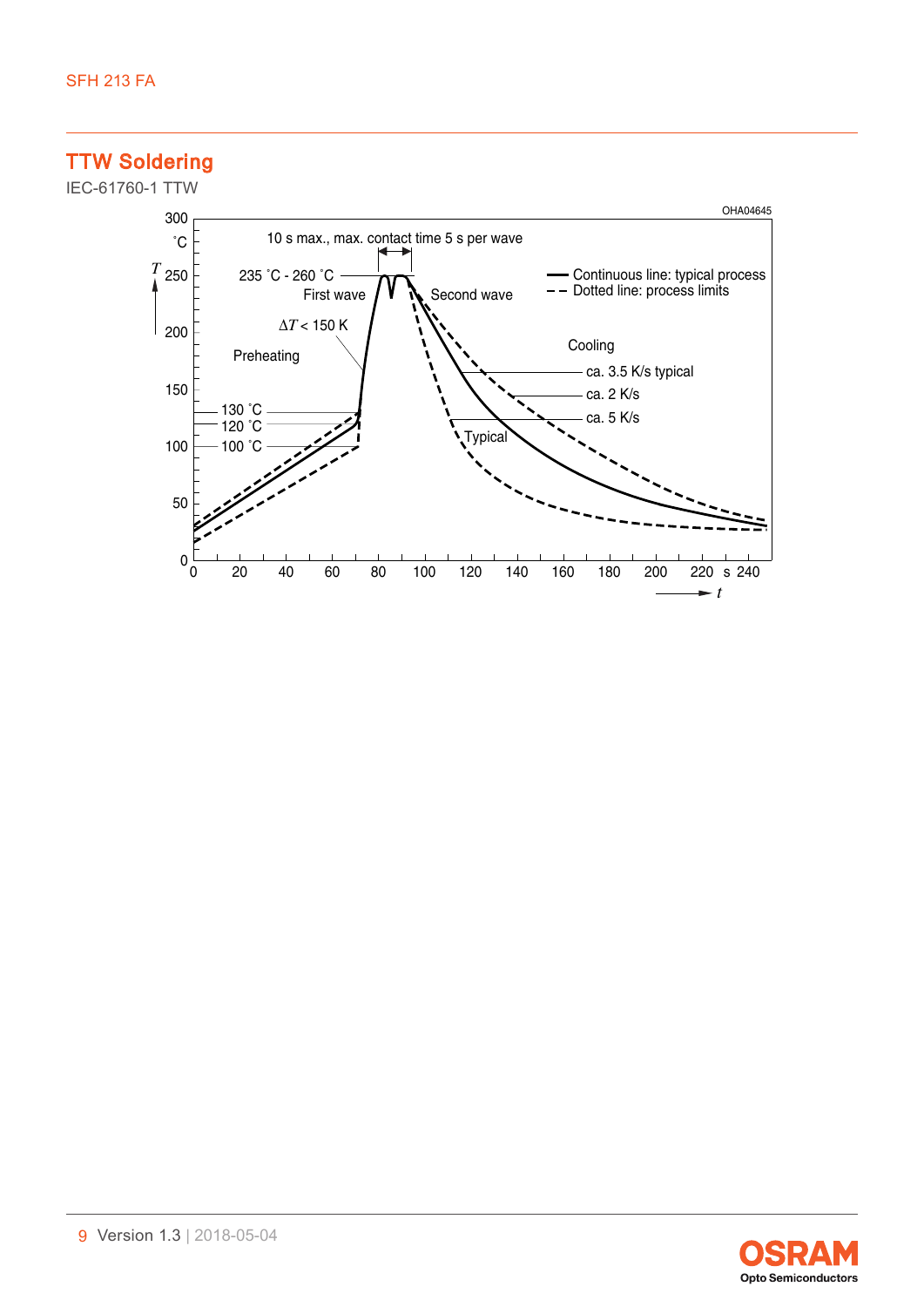## **Notes**

The evaluation of eye safety occurs according to the standard IEC 62471:2006 (photo biological safety of lamps and lamp systems). Within the risk grouping system of this IEC standard, the LED specified in this data sheet fall into the class exempt group (exposure time 10000 s). Under real circumstances (for exposure time, conditions of the eye pupils, observation distance), it is assumed that no endangerment to the eye exists from these devices. As a matter of principle, however, it should be mentioned that intense light sources have a high secondary exposure potential due to their blinding effect. When looking at bright light sources (e.g. headlights), temporary reduction in visual acuity and afterimages can occur, leading to irritation, annoyance, visual impairment, and even accidents, depending on the situation.

Packing information is available on the internet (online product catalog).

For further application related informations please visit www.osram-os.com/appnotes

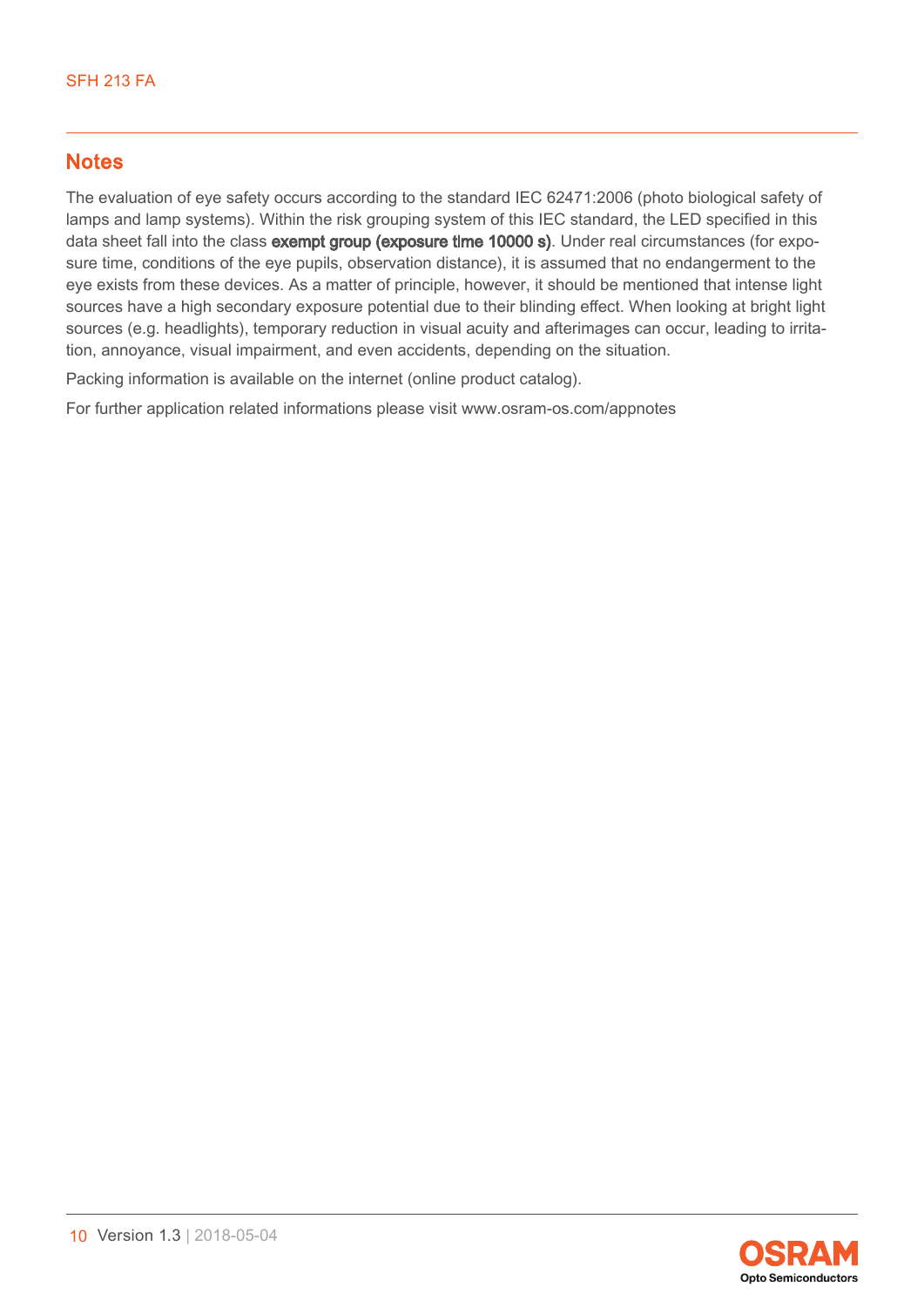### Disclaimer

#### Disclaimer

Language english will prevail in case of any discrepancies or deviations between the two language wordings.

#### Attention please!

The information describes the type of component and shall not be considered as assured characteristics. Terms of delivery and rights to change design reserved. Due to technical requirements components may contain dangerous substances.

For information on the types in question please contact our Sales Organization.

If printed or downloaded, please find the latest version in the OSRAM OS Webside.

#### Packing

Please use the recycling operators known to you. We can also help you – get in touch with your nearest sales office.

By agreement we will take packing material back, if it is sorted. You must bear the costs of transport. For packing material that is returned to us unsorted or which we are not obliged to accept, we shall have to invoice you for any costs incurred.

#### Product safety devices/applications or medical devices/applications

OSRAM OS components are not developed, constructed or tested for the application as safety relevant component or for the application in medical devices.

In case Buyer – or Customer supplied by Buyer– considers using OSRAM OS components in product safety devices/applications or medical devices/applications, Buyer and/or Customer has to inform the local sales partner of OSRAM OS immediately and OSRAM OS and Buyer and /or Customer will analyze and coordinate the customer-specific request between OSRAM OS and Buyer and/or Customer.

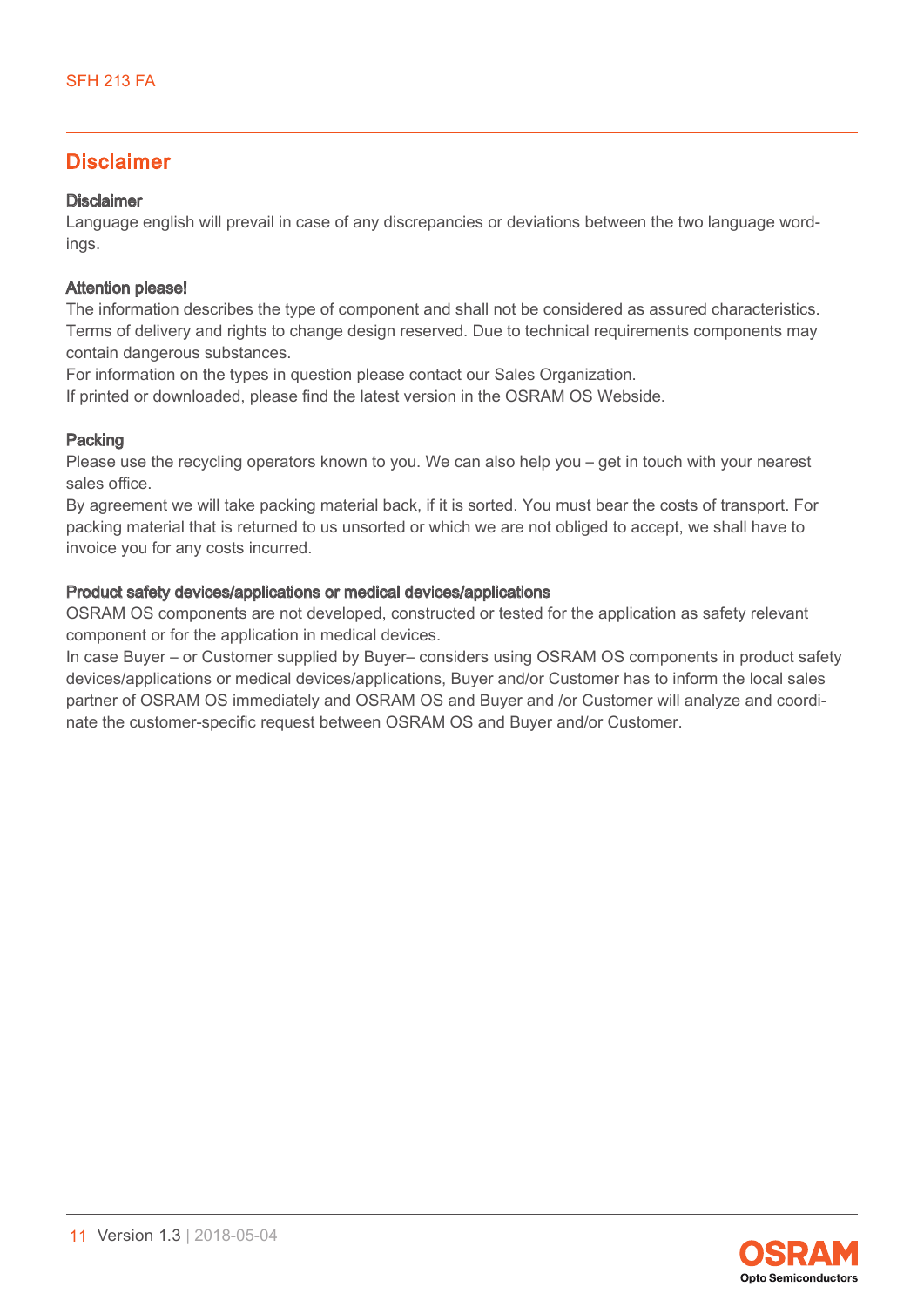## **Glossary**

#### <span id="page-11-0"></span><sup>1)</sup> Testing temperature:  $T_A = 25^{\circ}$ C

- <span id="page-11-1"></span><sup>2)</sup> Typical Values: Due to the special conditions of the manufacturing processes of LED, the typical data or calculated correlations of technical parameters can only reflect statistical figures. These do not necessarily correspond to the actual parameters of each single product, which could differ from the typical data and calculated correlations or the typical characteristic line. If requested, e.g. because of technical improvements, these typ. data will be changed without any further notice.
- <span id="page-11-2"></span> $3)$  Tolerance of Measure: Unless otherwise noted in drawing, tolerances are specified with  $\pm 0.1$  and dimensions are specified in mm.